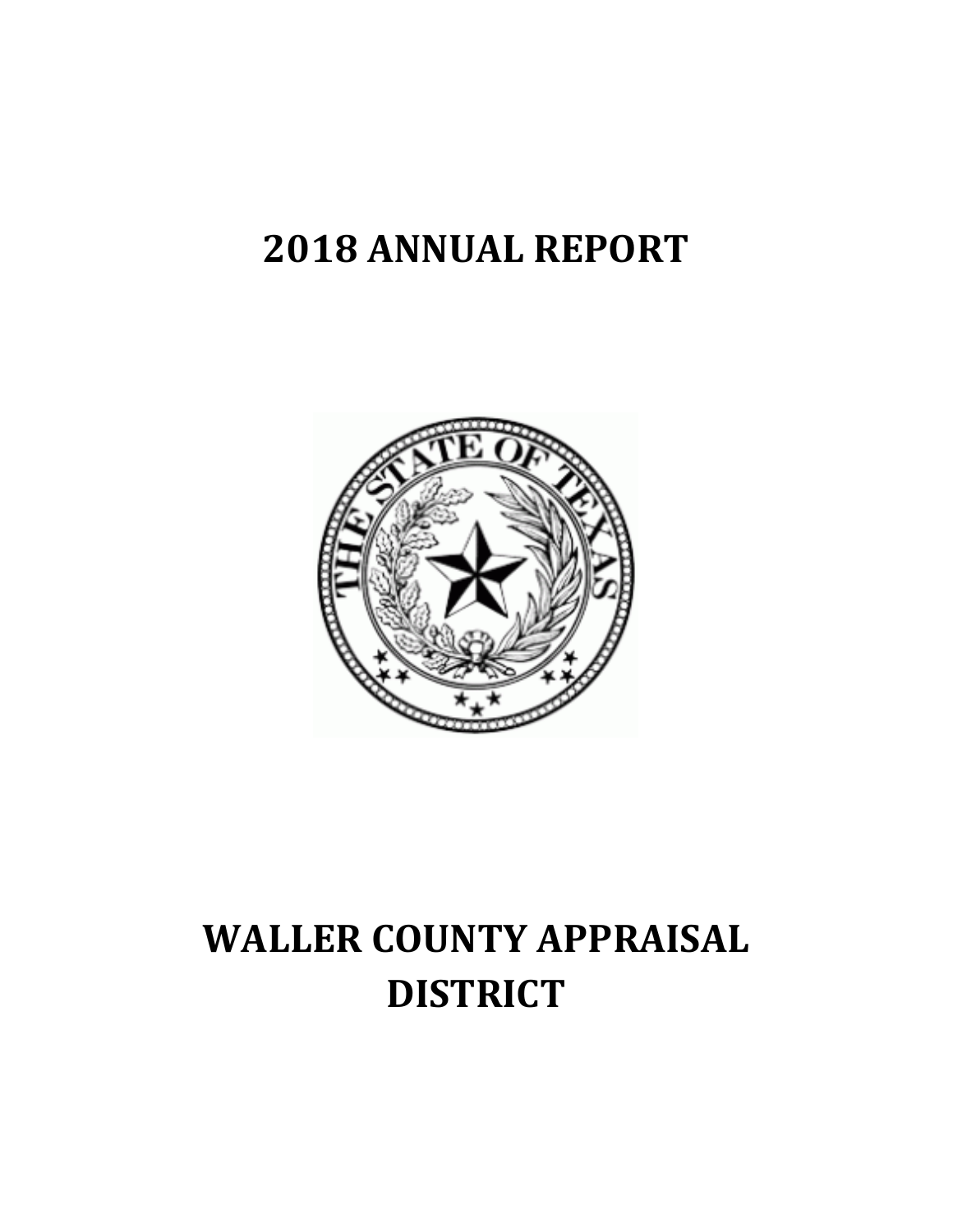# **Introduction**

The Waller County Appraisal District is a political subdivision of the State of Texas created by the Texas Legislature in 1979. The operations of the district are governed by the Constitution of the State of Texas, the Texas Property Tax Code, and the rules of the Texas Comptroller's Property Tax Assistance Division.

The Waller County Appraisal District is responsible for the appraisal of all property in Waller County for ad valorem purposes and the administration of all local option and State mandated property tax exemptions. The Waller County Appraisal District has a high commitment to customer service. We strive to serve Waller County with professionalism and integrity in all aspects of our operations. In 2018, Waller County Appraisal District once again successfully certified a timely and accurate appraisal roll.

## **Mission**

The mission of the Waller County Appraisal District is to discover, list and appraise all property located within the boundaries of the district in an accurate, ethical and impartial manner in an effort to estimate the market value of each property and achieve uniformity and equity. This will be accomplished by maintaining the highest standards in appraisal practices by retaining personnel who are professional and knowledgeable and operate under the stands of:

- The Property Tax Assistance Division of the Texas Comptroller's Office (PTAD)
- The International Association of Assessing Officers (IAAO)
- The Uniform Standards of Professional Appraisal Practice (USPAP)

### **Governance**

The Appraisal District operations are governed by the Board of Directors whose members are elected by the voting taxing units every two years. The Board's primary responsibilities are:

- Appoint the Chief Appraiser
- Adopt the Districts annual operating budget
- Contract for necessary services; Complying with the competitive bidding requirement established by law.
- Appoint the Appraisal Review Board
- Adopt a Biennially written plan for the periodic reappraisal of all property within the appraisal district office
- Make general policies on the appraisal district's operation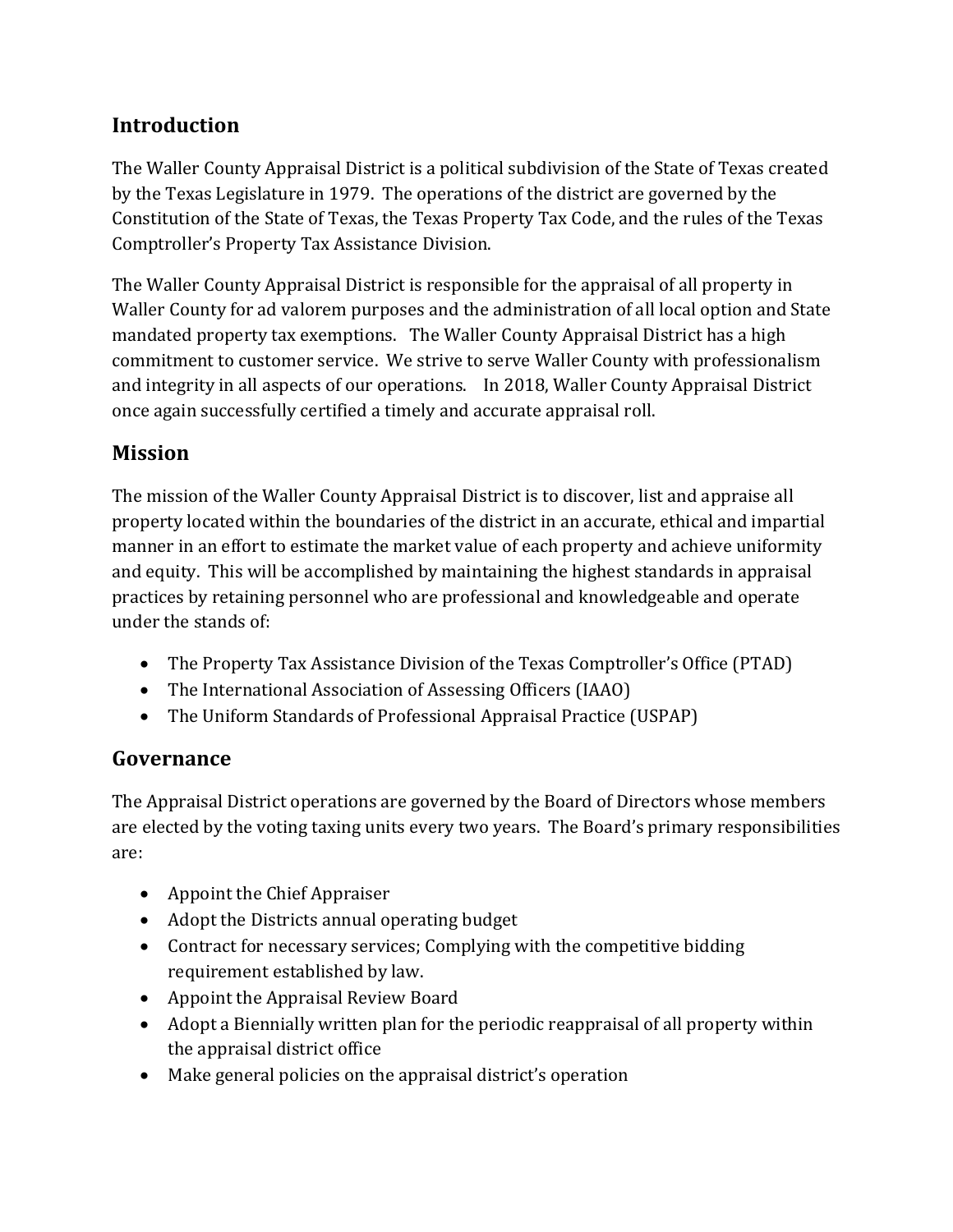To be eligible to serve on the Board of Directors, a person must have resided within the boundaries of the county for at least two years prior to their appointment. Their terms are not staggered and there are no legal limits to the number of terms a board member can serve.

2018 Board of Directors includes:

Royce Rape – Chairman of the Board Michael Glover – Secretary of the Board Jimmy Henderson Roosevelt Alexander John Amsler Ellen Shelburne – Waller County Tax Collector

The Chief Appraiser is the chief administrator of the appraisal district and is appointed by the Board of Directors. The Chief Appraiser must be licensed as a Registered Professional Appraiser (RPA) through the Texas Department of Licensing and Regulation, or possess an MAI professional designation from the Appraisal Institute, or possess an Assessment Administration Specialist (AAS), Certified Assessment Evaluator (CAE or Residential Evaluation Specialist (RES) professional designation from the International Association of Assessing Officers.

The Appraisal Review Board (ARB) consists of four members appointed by the Board of Directors. Members of the ARB serve two-year staggered terms and are limited by law to serving three consecutive two-year terms. To be eligible to serve on the ARB, an individual must be a resident of the district and must have resided in the district for at least two years. Board members are also required to attend annual training classes to be eligible to serve in any given year.

The Appraisal Review Board responsibilities are:

- Determining protests initiated by property owners
- Determining challenges initiated by taxing units
- Correcting clerical errors in the appraisal records and the appraisal rolls
- Acting on motions to correct appraisal rolls under Section 25.25 of the Property Tax Code
- Determining whether exemptions and special appraisals are improperly granted and;
- Taking other actions or making other determinations authorized by the Property Tax Code

2018 Appraisal Review Board Members include:

Jay Foucheux – Chairman Jim Sette – Secretary Jo VanWinkle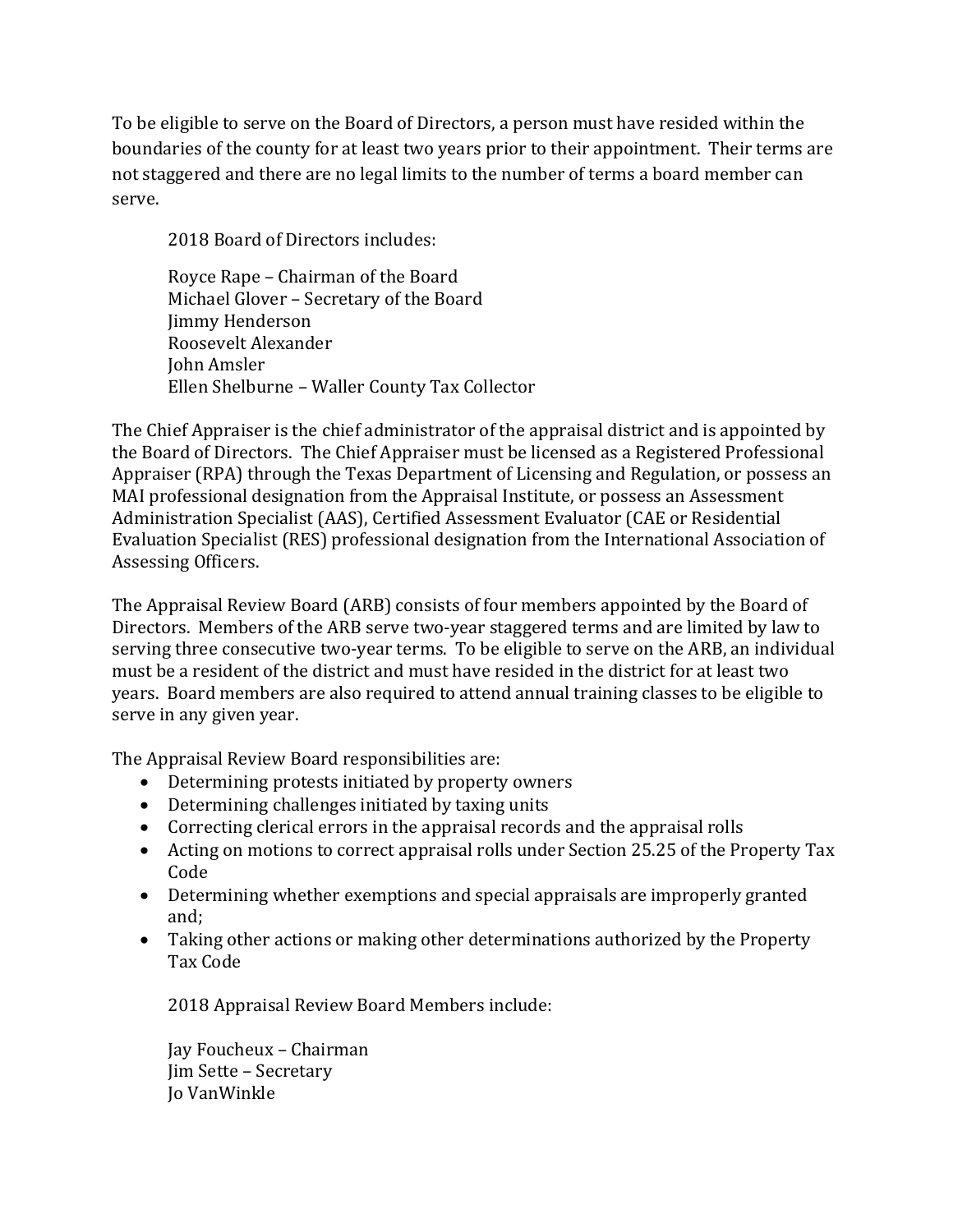#### John Schild

The Agricultural Advisory Board is a three member board appointed by the Chief Appraiser with the advice and consent of the Board of Directors. The responsibility of the Agricultural Advisory Board is to advise the Chief Appraiser on the valuation and use of land that may be designated for open-space agricultural valuation within the district's boundaries and to assist in determining typical practices and standards used in various farming operations. The board serves at the will of the Chief Appraiser.

2018 Agricultural Advisory Board members include:

Thomas Paben – Chairman Raymond Dollins - Secretary David Groschke

The Waller County Appraisal District is responsible for appraising all properties for each of the following Taxing Jurisdictions that are within the boundaries of Waller County. Below are the market and net taxable values for 2018.

| <b>Taxing Unit</b>                   | <b>Market Value</b> | <b>Net Taxable Value</b> |  |  |
|--------------------------------------|---------------------|--------------------------|--|--|
|                                      | (Before Exemptions) | (After Exemptions)       |  |  |
|                                      |                     |                          |  |  |
| City of Brookshire                   | \$328,203,575       | \$287,447,474            |  |  |
| City of Hempstead                    | \$307,265,424       | \$251,754,884            |  |  |
| City of Katy                         | \$825,204,827       | \$695,422,001            |  |  |
| <b>City of Prairie View</b>          | \$418,734,793       | \$133,896,165            |  |  |
| City of Waller                       | \$273,071,827       | \$228,489,056            |  |  |
| Hempstead ISD                        | \$1,477,942,107     | \$534,590,217            |  |  |
|                                      |                     | <b>M&amp;O</b>           |  |  |
| Katy ISD                             | \$1,591,127,583     | \$1,275,633,376          |  |  |
| Did not meet ECO requirement in 2018 |                     | I & S \$1,275,633,376    |  |  |
|                                      |                     | <b>M&amp;O</b>           |  |  |
| Royal ISD                            | \$2,308,624,233     | \$1,156,676,885          |  |  |
|                                      |                     | I & S \$1,181,074,595    |  |  |
| <b>Waller ISD</b>                    | \$3,261,067,531     | \$1,514,906,825          |  |  |
| <b>BK Drainage Dist</b>              | \$3,151,177,262     | \$2,229,211,775          |  |  |
| Waller-Harris ESD 200                | \$7,812,903,751     | \$4,242,802,651          |  |  |
| <b>Willow Creek Farms MUD</b>        | \$251,034,408       | \$234,188,218            |  |  |
| Waller Co Road Imp Dist #1           | \$110,199,607       | \$85,621,739             |  |  |
| Harris Waller MUD #2                 | \$43,831,370        | \$43,761,489             |  |  |
| Ft Bend Waller Co MUD #2             | \$155,785,241       | \$142,258,837            |  |  |
| <b>Willow Point MUD</b>              | \$8,230,430         | \$14,710                 |  |  |
| <b>Brookshire Water District</b>     | \$321,317,846       | \$29,539,856             |  |  |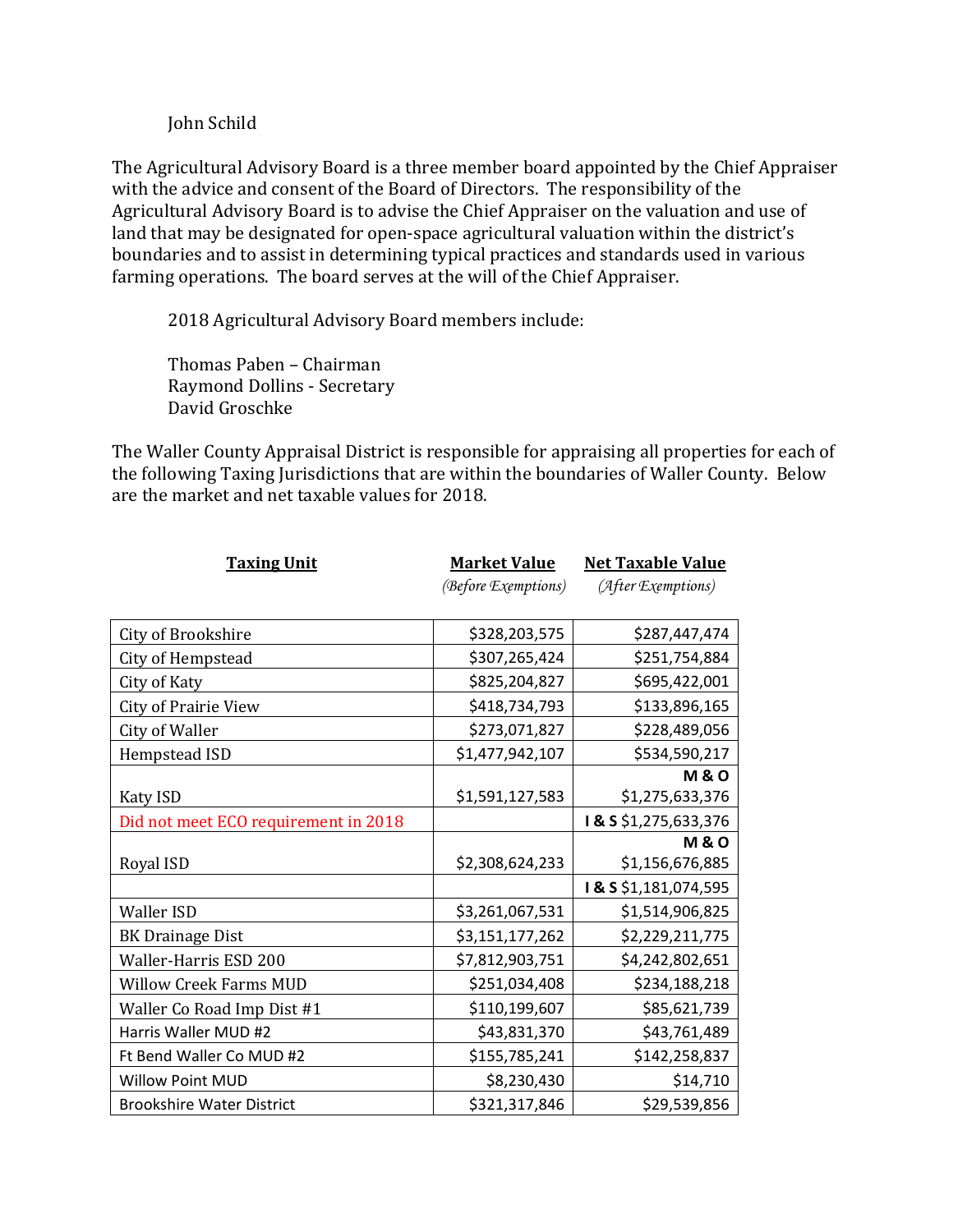| <b>Waller County</b>                  | \$8,644,422,308 | \$4,358,005,558 |
|---------------------------------------|-----------------|-----------------|
| Harris-Waller Counties MUD #3         | \$215,205,348   | \$207,723,576   |
| Waller County Improvement District #2 | \$124,485,741   | \$81,231,040    |
| Ft Bend Waller Co MUD #3              | \$13,236,866    | \$2,369,967     |
| Kickapoo Fresh Water Supply District  | \$13,143,497    | \$12,313,929    |
| Fulsher MUD 3A                        | \$4,479,152     | \$4,058,622     |

# **Property Types Appraised**

For 2018 the Waller County Appraisal District has approximately 42,049 parcels. The following is a summary of those parcels:

| Classification   | <b>Property Type</b>            |        | <b>Market Value</b> |  |
|------------------|---------------------------------|--------|---------------------|--|
|                  |                                 |        |                     |  |
| $\boldsymbol{A}$ | <b>Single Family Residence</b>  | 12,473 | \$1,930,722,264     |  |
| $\overline{B}$   | Multifamily Residence           | 278    | \$62,983,030        |  |
| $\mathsf C$      | Vacant Lots                     | 8,219  | \$228,923,131       |  |
| D <sub>1</sub>   | Qualified Ag Land               | 6,138  | \$2,768,756,680     |  |
| D <sub>2</sub>   | Non Qualified Land              | 2,211  | \$56,775,848        |  |
| E                | Farm & Ranch Imp                | 5,668  | \$1,039,388,940     |  |
| F1               | <b>Commercial Real Property</b> | 1,197  | \$613,069,006       |  |
| F <sub>2</sub>   | <b>Industrial Real Property</b> | 120    | \$305,132,623       |  |
| G1               | Oil and Gas                     | 3405   | \$16,460,052        |  |
| G <sub>3</sub>   | Minerals Non-Producing          | 26     | \$48,079            |  |
| 1                | <b>Water Systems</b>            | 12     | \$796,330           |  |
| J <sub>2</sub>   | <b>Gas Distribution System</b>  | 28     | \$3,890,640         |  |
| J <sub>3</sub>   | <b>Electric Company</b>         | 63     | \$31,000,000        |  |
| J4               | <b>Telephone Company</b>        | 168    | \$15,204,770        |  |
| J <sub>5</sub>   | Railroad                        | 71     | \$27,966,500        |  |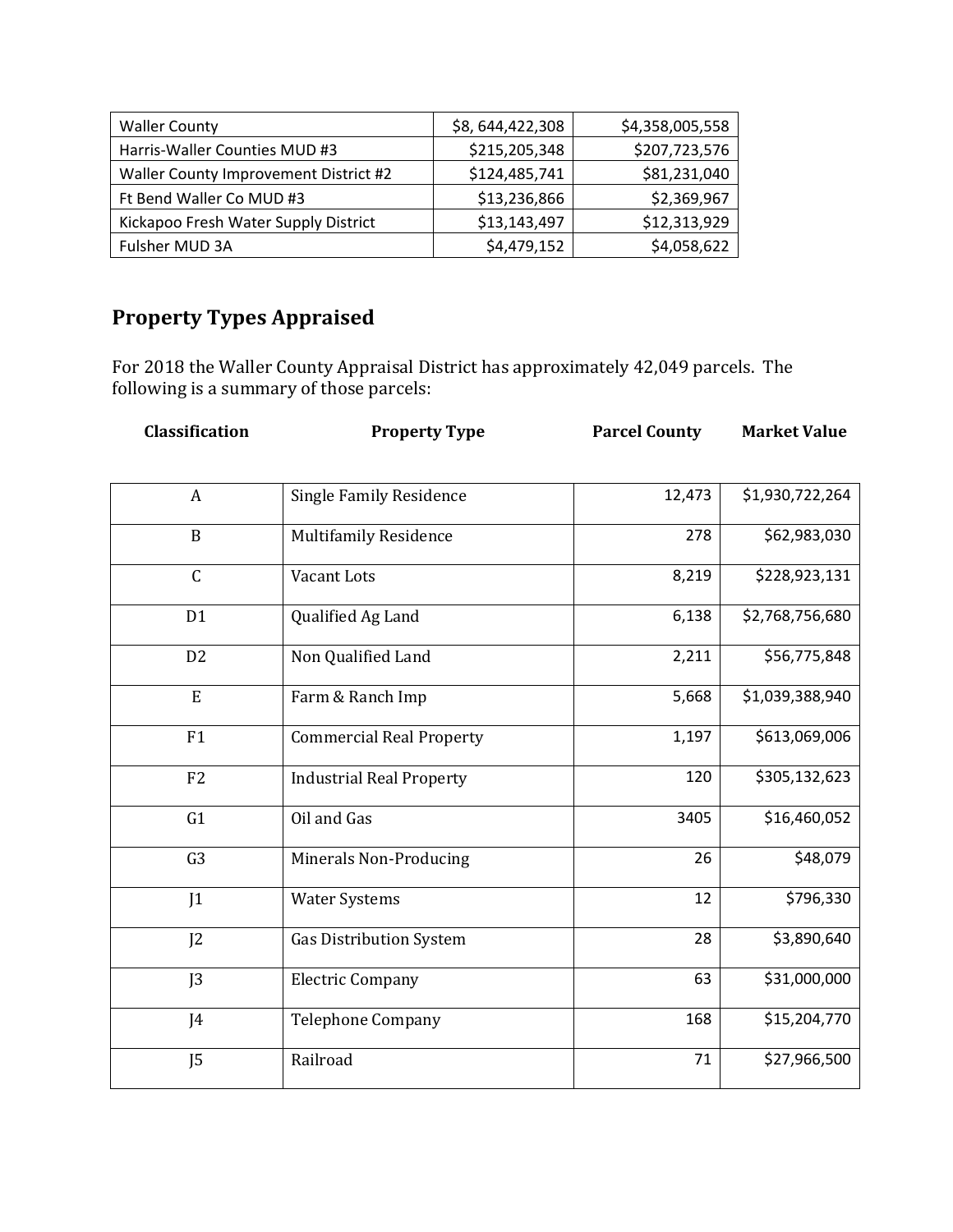| J6             | Pipeline Company                    | 154   | \$90,300,820  |
|----------------|-------------------------------------|-------|---------------|
| J <sub>7</sub> | <b>Cable Television Company</b>     | 26    | \$6,990,340   |
| J8             | Other Type of Utility               |       | \$6,710       |
| L1             | Commercial Personal Prop            | 1980  | \$616,626,460 |
| L2             | <b>Industrial Personal Property</b> | 60    | \$18,044,760  |
| M <sub>1</sub> | Tangible Other Personal, MH         | 1796  | \$30,558,270  |
| S              | Special Inventory Tax               | 18    | \$12,097,950  |
| X              | <b>Totally Exempt Property</b>      | 3,560 | \$599,012,607 |

# **Exemption Data**

The Waller County Appraisal District is responsible for the administration of all property tax exemptions granted. The most common exemption a property owner qualifies for is the Homestead Exemption. These exemptions include mandated homestead exemptions, optional homestead exemption, over-65 exemptions, disability exemptions, disabled veteran exemptions and 100% disabled exemptions. In order to qualify for the Homestead Exemptions the property owner must own and reside in the residence on January 1 and the owner or spouse claims no other Homestead Exemption. In January of each year the district mails Homestead Exemption applications to property owners who may qualify for this exemption. The application must be completed and returned to the district by April 30th. A property owner who turns 65 any time during the year qualifies for the Over 65 exemption and can apply for the exemption anytime during the year after the property owner turns 65. A property owner may file a late homestead application if it is filed no later than two years after the taxes become delinquent.

|        | <b>TAXING JURISDICTIONS</b> | HS/OP             | HS/ST  | <b>X65/ST</b> | DIS/ST | <b>X65/OP</b> | DIS/OP |
|--------|-----------------------------|-------------------|--------|---------------|--------|---------------|--------|
| County | <b>Waller County</b>        | 20%*              |        |               |        | 25,000        | 25,000 |
|        | <b>Waller County FM</b>     | 20%*              | 3,000  |               |        | 22,000        | 22,000 |
| ISD's  | Hempstead ISD               |                   | 25,000 | 10,000        | 10,000 |               |        |
|        | Katy ISD                    |                   | 25,000 | 10,000        | 10,000 | 10,000        |        |
|        | Royal ISD                   | $1%$ <sup>*</sup> | 25,000 | 10,000        | 10,000 |               |        |
|        | Waller ISD                  |                   | 25,000 | 10,000        | 10,000 |               |        |
|        | City of Hempstead           |                   |        |               |        | 30,000        |        |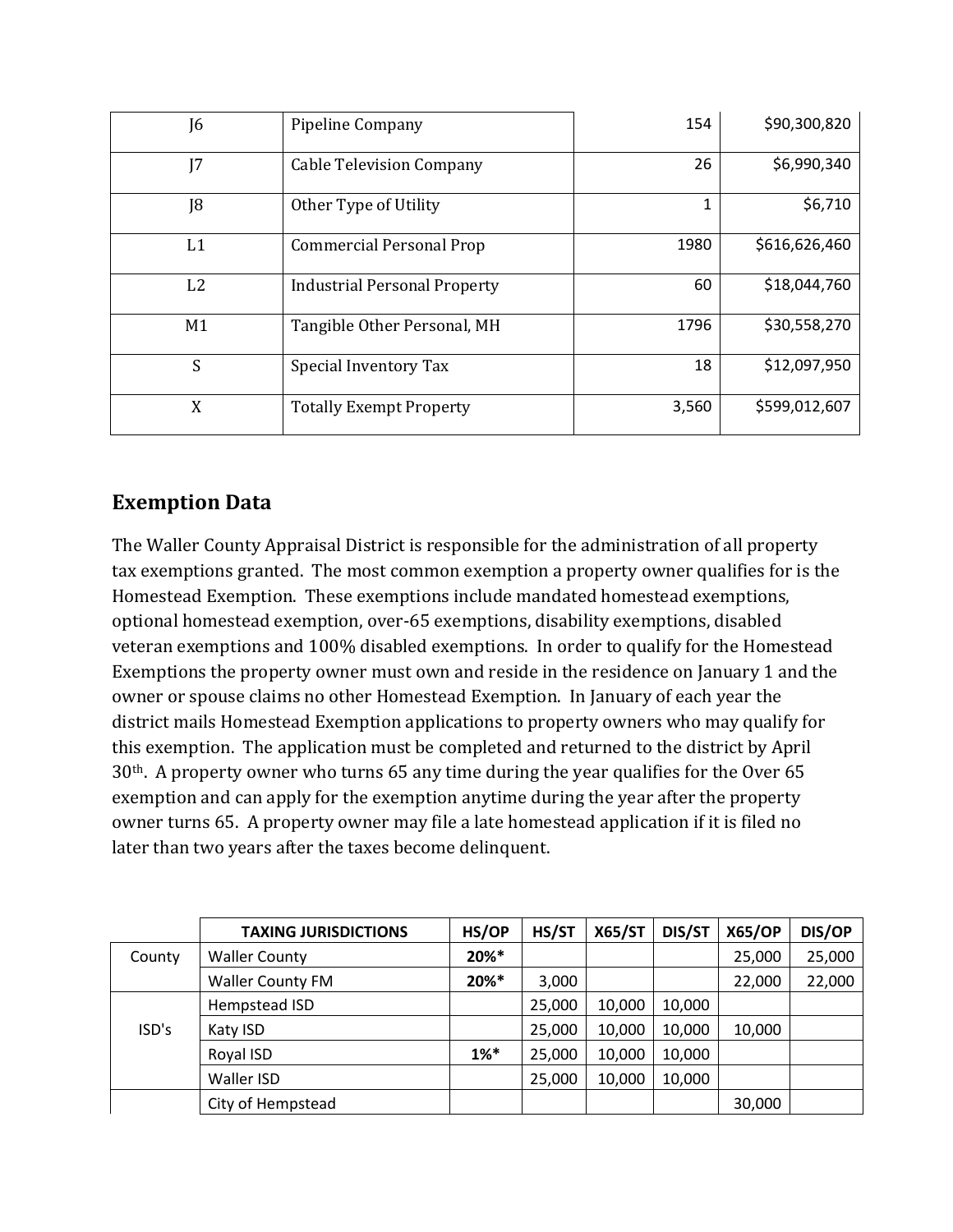|               | City of Katy                      | 20%* |  | 90,000 | 90,000 |
|---------------|-----------------------------------|------|--|--------|--------|
| <b>Cities</b> | City of Brookshire                |      |  | 3,000  | 3,000  |
|               | City of Prairie View              |      |  | 5,000  | 5,000  |
|               | City of Waller                    |      |  | 20,000 | 20,000 |
|               | Brookshire-Katy Drainage District |      |  | 20,000 | 20,000 |
|               | Waller-Harris ESD 200             |      |  | 50,000 | 50,000 |
| Other         | <b>Willow Creek Farms MUD</b>     |      |  |        |        |
| Entities      | Waller County Rd. Imp Dist. #1    |      |  |        |        |
|               | Ft Bend-Waller County MUD #2      |      |  |        |        |
|               | Kickapoo Fresh Water Supply       |      |  |        |        |
|               | Harris Waller Counties MUD #2     |      |  |        |        |
|               | <b>Willow Point MUD</b>           |      |  |        |        |
|               | <b>Brookshire MUD</b>             |      |  |        |        |
|               | Waller County Rd Imp Dist #2      |      |  |        |        |
|               | Harris Waller Counties MUD #3     |      |  |        |        |
|               | Ft Bend-Waller County MUD #3      |      |  |        |        |
|               | Fulsher MUD 3A                    |      |  |        |        |
|               |                                   |      |  |        |        |

# **Ratio Study Analysis – Property Value Study**

The property tax code requires that the Property Tax Assistance Division of Texas Comptroller Office conduct an internal ratio study in each appraisal district biannually to determine the degree of uniformity of and the median level of appraisal with each major property category in each school district. The districts values must be within the 5% margin of the state's ratio study in order for the Comptroller to certify local value to the Commissioner of Education for school funding. For 2016, the Waller County Appraisal District was certified local value for all school districts within the boundaries of Waller County. The district's next property value study will be performed in 2018.

### **Legislative Changes**

The 2017, 85th Texas Legislature produced many pieces of legislation which affect the operation of appraisal districts as well as taxpayer exemptions and rights. Below is a list of some of the most important changes:

• **HB 150-** This Act amends Section 11.132 of the Property Tax Code "Donated Residence Homestead of Partially Disabled Veteran." This Act takes effect January 1, 2018, but only if the constitutional amendment proposed by the 85th Legislature,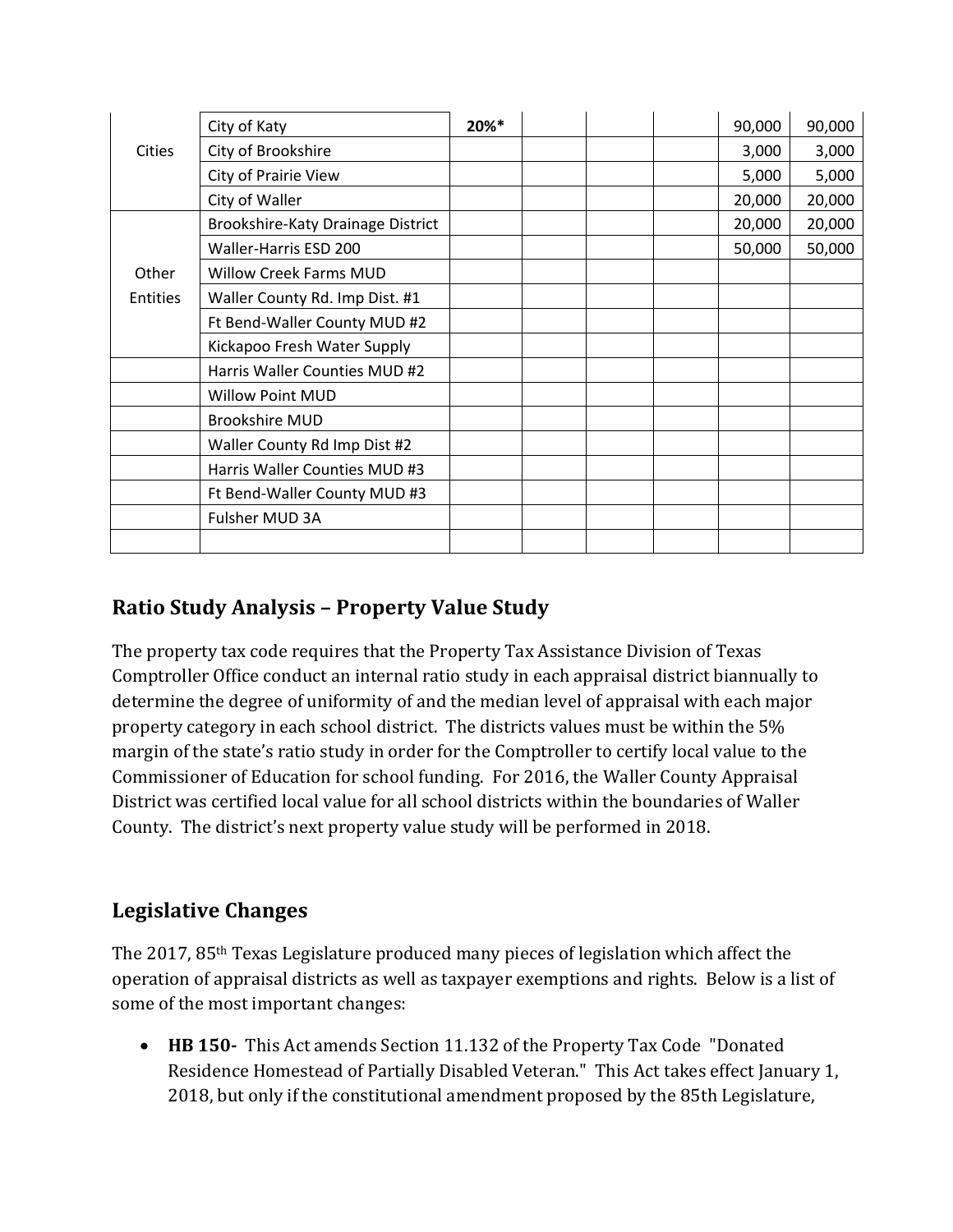Regular Session, 2017 authorizing the legislature to provide for an exemption from ad valorem taxation a part of the market value of the residence homestead of a partially disabled veteran or the surviving spouse of a partially disabled veteran if the residence homestead was donated to the disabled veteran by a charitable organization for less than the market value of the residence homestead and harmonizing certain related provisions of the Texas Constitution is approved by the voters.

- **SB 15 -** This Act would add Section 11.134 Residence Homestead of Surviving Spouse of First Responder Killed in Line of Duty. This Act takes effect January 1, 2018, but only if the constitutional amendment proposed by the 85th Legislature, Regular Session, 2017 authorizing the legislature to provide for an exemption from ad valorem taxation a part of the market value of the residence homestead of the surviving spouse of a first responder who is killed or fatally injured in the line of duty is approved by the voters.
- **HB 1101 –** Amended Section 11.43, Property Tax Code in that the chief appraiser **may not** require a person allowed an exemption under Section 11.131 to file a new application to determine the person's current qualification for the exemption if the person has a permanent total disability determined by the United States Department of Veterans Affairs under 38 C.F.R. Section 4.15
- **HB 626 –** Provides for a change in the requirements for late applications for homestead exemptions. An application for a residence homestead exemption including an exemption for the residence homestead disabled veteran may file after the deadline not later than **two years** after the delinquency date for the taxes on the homestead.
- **HB 626 –** Provides for a change in the requirements for late applications for disabled veterans exemptions. An application for a disabled veterans exemption under Section 11.22 after the filing deadline provided by Section 11.43 if the application is filed not later than **five years** after the delinquency date for the taxes on the property.
- **HB 777**  Adds a new Section 23.523 "Temporary Cessation of Agricultural Use When Property Owner Deployed or Stationed Outside State as Member of Armed Services". This sections applies only to land owned by a member of the armed services of the United States who is deployed or stationed outside this state effective May 23, 2017.

The eligibility of land does not end because the land ceases to be devoted to agricultural use if the owner of the land is deployed or outside state and will resume not later than the 180th day after the date the owner ceases to be deployed or stationed outside this state. The owner must notify the appraisal office in writing